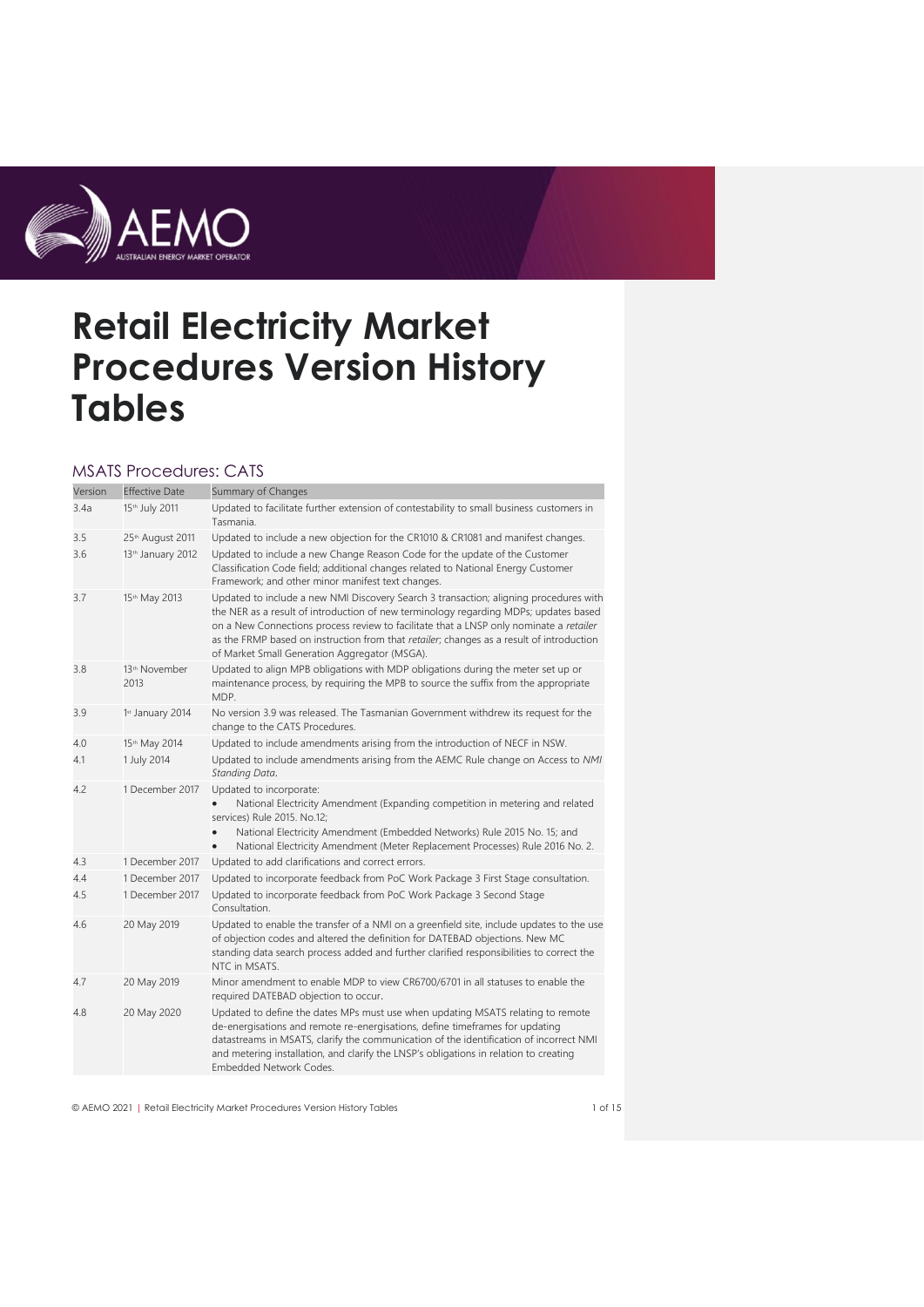

| Version | <b>Effective Date</b> | Summary of Changes                                                                                                                                                                                                                                                                                                                                                                        |
|---------|-----------------------|-------------------------------------------------------------------------------------------------------------------------------------------------------------------------------------------------------------------------------------------------------------------------------------------------------------------------------------------------------------------------------------------|
| 4.9     | 1 October 2021        | Updated to incorporate changes from NEM Customer Switching                                                                                                                                                                                                                                                                                                                                |
| 4.91    | 1 October 2021        | Updated to incorporate TNI2 Code for the National Electricity Amendment (Global<br>settlement and market reconciliation) Rule 2018 No. 14.                                                                                                                                                                                                                                                |
| 4.911   | 1 October 2021        | Updated to include changes for the Metering ICF Package 2020 consultation, the<br>changes are for the following Information Change Requests (ICFs):<br>ICF_029 Amend or Revert Definition of the Register ID Field in MSATS                                                                                                                                                               |
| 4.912   | 1 October 2021        | Updated to include:<br>additional field in the reversal CRCs: CR1060 and CR1061<br>provision of CR1060 and 1061 COM notifications to New MC (RP)                                                                                                                                                                                                                                          |
| 4.913   | 1 October 2021        | V4.8, 4.9, v4.91, v4.911 & v4.912 consolidated                                                                                                                                                                                                                                                                                                                                            |
| 4.92    | 24 October 2021       | Update to incorporate National Electricity Amendment (Wholesale demand response<br>mechanism) Rule 2020 No. 9                                                                                                                                                                                                                                                                             |
| 4.921   | 24 October 2021       | v.913 and v4.92 Consolidated                                                                                                                                                                                                                                                                                                                                                              |
| 4.93    | 1 May 2022            | MSATS Standing Data Review Phase 1 - New and amended fields                                                                                                                                                                                                                                                                                                                               |
| 4.94    | 1 May 2022            | Updated to include changes for the Metering ICF Package 2020 consultation, the<br>changes are for the following Information Change Requests (ICFs):<br>ICF_013 Change Cancellation Timeframe for CR6800<br>$\bullet$<br>ICF_016 Reinstate the MC Objection of "BadParty" for Victorian SMALL NMIs<br>$\bullet$<br>ICF 031 Definitions of SMALL and LARGE NMI Classifications<br>$\bullet$ |
| 4.95    | 1 May 2022            | Updated as part of Retail Electricity Market Procedures March 2021 Consultation for<br>ICF 037 Redefinition of 'Connection Configuration'.                                                                                                                                                                                                                                                |
| 5.0     | 1 May 2022            | Updated to incorporate National Electricity Amendment (Global settlement and market<br>reconciliation) Rule 2018 No. 14.                                                                                                                                                                                                                                                                  |
| 5.01    | 1 May 2022            | <b>MSATS Standing Data Review Minor Amendment</b>                                                                                                                                                                                                                                                                                                                                         |
| 5.1     | 1 May 2022            | NREG and GENERATR NMI Classifications (CIP_050) updated as part of Retail Electricity<br>October consultation. Consolidated v4.921, v4.93, v4.94, v4.95, and v5.01, October consultation.                                                                                                                                                                                                 |
| 5.2     | 7 November 2022       | MSATS Standing Data Review Phase 2 - Removed fields                                                                                                                                                                                                                                                                                                                                       |
| 5.21    |                       | 7 November 2022 Updated as part of MSATS Standing Data Review Minor Amendment. Consolidated v5.1<br>and 5.2. Updated implementation date for:<br>• ICF 013 Change Cancellation Timeframe for CR6800<br>• ICF_016 Reinstate the MC Objection of "BadParty" for Victorian SMALL NMIs.                                                                                                       |
|         |                       | • ICF_031 Definitions of SMALL and LARGE NMI Classifications                                                                                                                                                                                                                                                                                                                              |
| 5.3     | 7 November 2022       | Version placeholder for v5.1 and v5.2 consolidation Consolidated 5.1, 5.2 and 5.21 as                                                                                                                                                                                                                                                                                                     |
|         |                       | part of Retail Electricity Market Procedures October Consultation.                                                                                                                                                                                                                                                                                                                        |

**Formatted:** English (Australia)

**Formatted:** List Paragraph, Indent: Left: 0.12 cm, Outline numbered + Level: 1 + Numbering Style: Bullet + Aligned at: 0.63 cm + Tab after: 1.27 cm + Indent at: 1.27 cm, Tab stops: 0.75 cm, List tab + Not at 1.27 cm

**Formatted:** Font: (Default) Segoe UI Semilight

**Formatted:** Font: (Default) Segoe UI Semilight

**Formatted:** English (Australia)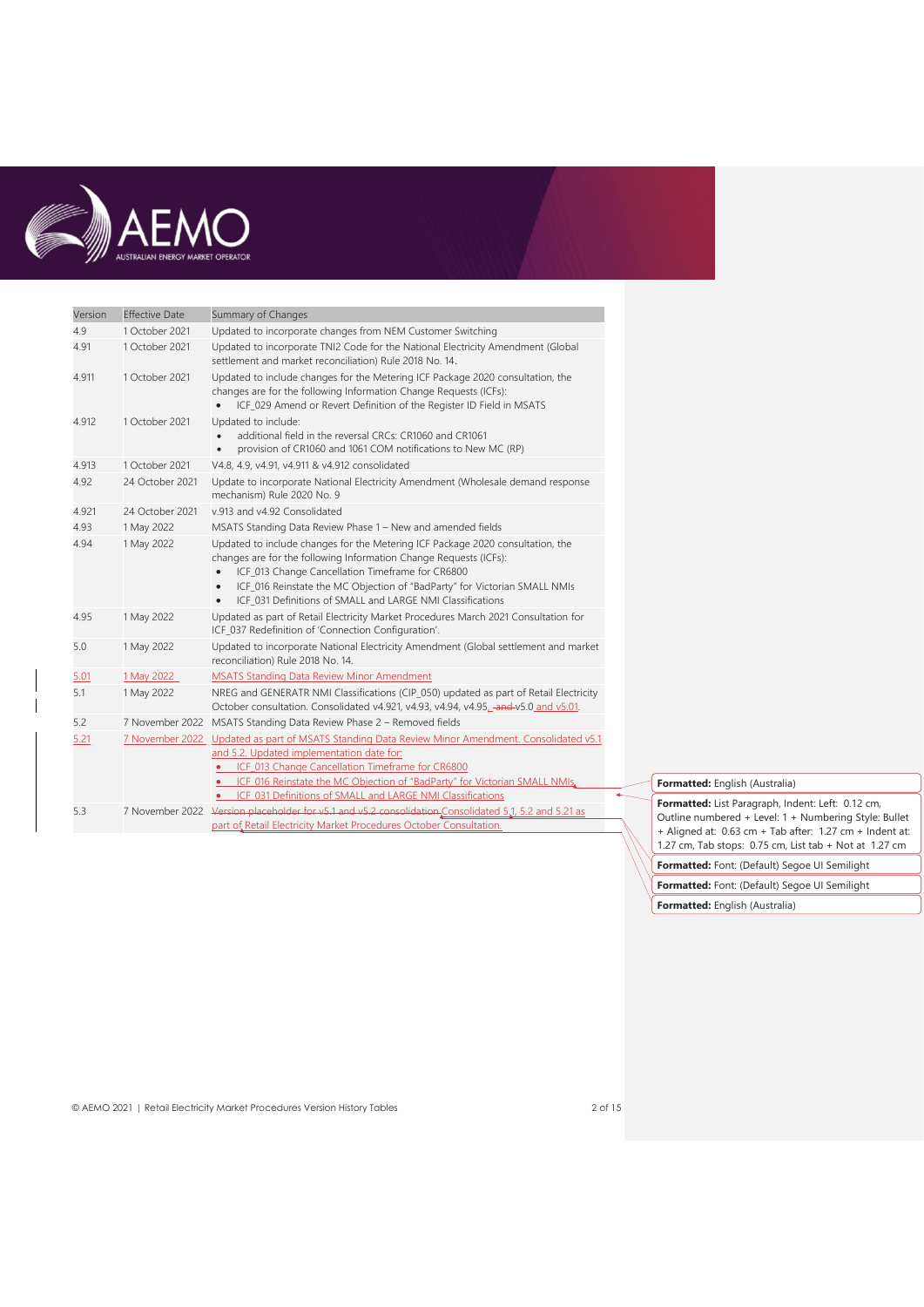

#### MSATS Procedures: WIGS

| Version    | <b>Effective Date</b>                             | Summary of Changes                                                                                                                                                                                                                                                                                                                                                                                                   |
|------------|---------------------------------------------------|----------------------------------------------------------------------------------------------------------------------------------------------------------------------------------------------------------------------------------------------------------------------------------------------------------------------------------------------------------------------------------------------------------------------|
| 3.4a       | 15th July 2011                                    | Updated to facilitate further extension of contestability to small business customers in<br>Tasmania.                                                                                                                                                                                                                                                                                                                |
| 3.5<br>3.6 | 25th August 2011<br>13 <sup>th</sup> January 2012 | Updated to include a new objection for the CR1010 & CR1081 and manifest changes.<br>Updated to include a new Change Reason Code for the update of the Customer<br>Classification Code field; additional changes related to National Energy Customer<br>Framework; and other minor manifest text changes.                                                                                                             |
| 3.7        | 15th May 2013                                     | Updated to include a new NMI Discovery Search 3 transaction; aligning procedures<br>with the NER as a result of introduction of new terminology regarding MDPs; updates<br>based on a New Connections process review to facilitate that a LNSP only nominate a<br>retailer as the FRMP based on instruction from that retailer; changes as a result of<br>introduction of Market Small Generation Aggregator (MSGA). |
| 3.8        | 13 <sup>th</sup> November<br>2013                 | Updated to align MPB obligations with MDP obligations during the meter set up or<br>maintenance process, by requiring the MPB to source the suffix from the appropriate<br>MDP.                                                                                                                                                                                                                                      |
| 3.9        | 1st January 2014                                  | No version 3.9 was released. The Tasmanian Government withdrew its request for the<br>change to the CATS Procedures.                                                                                                                                                                                                                                                                                                 |
| 4.0<br>4.1 | 15th May 2014<br>1 July 2014                      | Updated to include amendments arising from the introduction of NECF in NSW.<br>Updated to include amendments arising from the AEMC Rule change on Access to<br>NMI Standing Data.                                                                                                                                                                                                                                    |
| 4.2        | 1 December 2017                                   | Updated to incorporate:<br>National Electricity Amendment (Expanding competition in metering and related<br>services) Rule 2015. No.12;<br>National Electricity Amendment (Embedded Networks) Rule 2015 No. 15; and<br>National Electricity Amendment (Meter Replacement Processes) Rule 2016 No. 2.                                                                                                                 |
| 4.3        | 1 December 2017                                   | Updated to incorporate a number of clarifications and corrections.                                                                                                                                                                                                                                                                                                                                                   |
| 4.4        | 1 December 2017                                   | Updated to incorporate feedback from PoC Work Package 3 Consultation.                                                                                                                                                                                                                                                                                                                                                |
| 4.5        | 1 December 2017                                   | Final version                                                                                                                                                                                                                                                                                                                                                                                                        |
| 4.6        | 20 May 2019                                       | Updated to align version numbering with MSATS CATS procedures.                                                                                                                                                                                                                                                                                                                                                       |
| 4.7        | 20 May 2019                                       | Updated to align version numbering with MSATS CATS procedures.                                                                                                                                                                                                                                                                                                                                                       |
| 4.8        | 20 May 2020                                       | Updated to align version numbering with MSATS CATS procedures.                                                                                                                                                                                                                                                                                                                                                       |
| 4.9        | 1 October 2021                                    | Updated to incorporate changes from NEM Customer Switching                                                                                                                                                                                                                                                                                                                                                           |
| 4.91       | 1 October 2021                                    | Updated to incorporate TNI2 Code for the National Electricity Amendment (Global<br>settlement and market reconciliation) Rule 2018 No. 14.                                                                                                                                                                                                                                                                           |
| 4.911      | 1 October 2021                                    | Version control to align to the MSATS Procedures: CATS                                                                                                                                                                                                                                                                                                                                                               |
| 4.912      | 1 October 2021                                    | Version control to align to the MSATS Procedures: CATS                                                                                                                                                                                                                                                                                                                                                               |
| 4.913      | 1 October 2021                                    | V4.8, 4.9, v4.91, v4.911 & v4.912 consolidated                                                                                                                                                                                                                                                                                                                                                                       |
| 4.92       | 24 October 2021                                   | Update to incorporate National Electricity Amendment (Wholesale demand response<br>mechanism) Rule 2020 No. 9                                                                                                                                                                                                                                                                                                        |
| 4.921      | 24 October 2021                                   | v4.913 and v4.92 Consolidated                                                                                                                                                                                                                                                                                                                                                                                        |
| 4.93       | 1 May 2022                                        | MSATS Standing Data Review Phase 1 - New and amended fields                                                                                                                                                                                                                                                                                                                                                          |
| 4.94       | 1 May 2022                                        | Version control to align to the MSATS Procedures: CATS                                                                                                                                                                                                                                                                                                                                                               |
| 4.95       | 1 May 2022                                        | Updated as part of Retail Electricity Market Procedures March 2021 Consultation for<br>ICF_037 Redefinition of 'Connection Configuration'.                                                                                                                                                                                                                                                                           |
| 5.0        | 1 May 2022                                        | Updated to incorporate National Electricity Amendment (Global settlement and<br>market reconciliation) Rule 2018 No. 14.                                                                                                                                                                                                                                                                                             |
| 5.01       | 1 May 2022                                        | <b>MSATS Standing Data Review Minor Amendment</b>                                                                                                                                                                                                                                                                                                                                                                    |
| 5.1        | 1 May 2022                                        | Clarified changing MDP roles as part of Retail Electricity October consultation.<br>Consolidated v4.921, v4.93, v4.94, v4.95, and v5.0 and v5.01.                                                                                                                                                                                                                                                                    |

© AEMO 2021 | Retail Electricity Market Procedures Version History Tables 3 of 15

 $\overline{\phantom{a}}$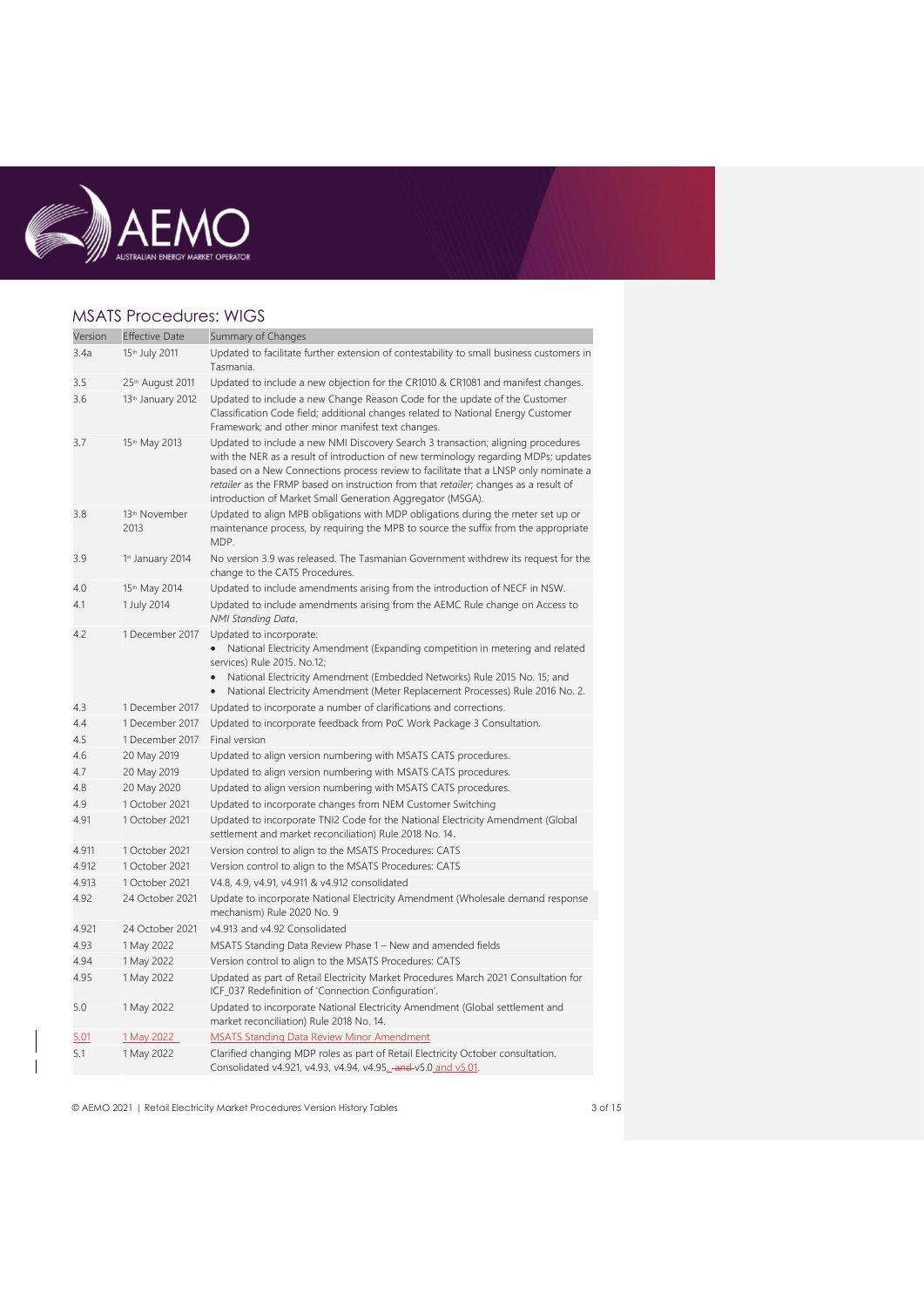

| Version | <b>Effective Date</b> | Summary of Changes                                                                                                                                                          |
|---------|-----------------------|-----------------------------------------------------------------------------------------------------------------------------------------------------------------------------|
| 5.2     |                       | 7 November 2022 MSATS Standing Data Review Phase 2 - Removed fields                                                                                                         |
| 5.21    |                       | 7 November 2022 Updated as part of the MSATS Standing Data Review Minor Amendment.<br>Consolidated v5.1 and v5.2.                                                           |
| 5.3     |                       | 7 November 2022 Version placeholder for v5.1 and v5.2 consolidation Consolidated 5.1, 5.2 and 5.21 as<br>part of Retail Electricity Market Procedures October Consultation. |

© AEMO 2021 | Retail Electricity Market Procedures Version History Tables 4 of 15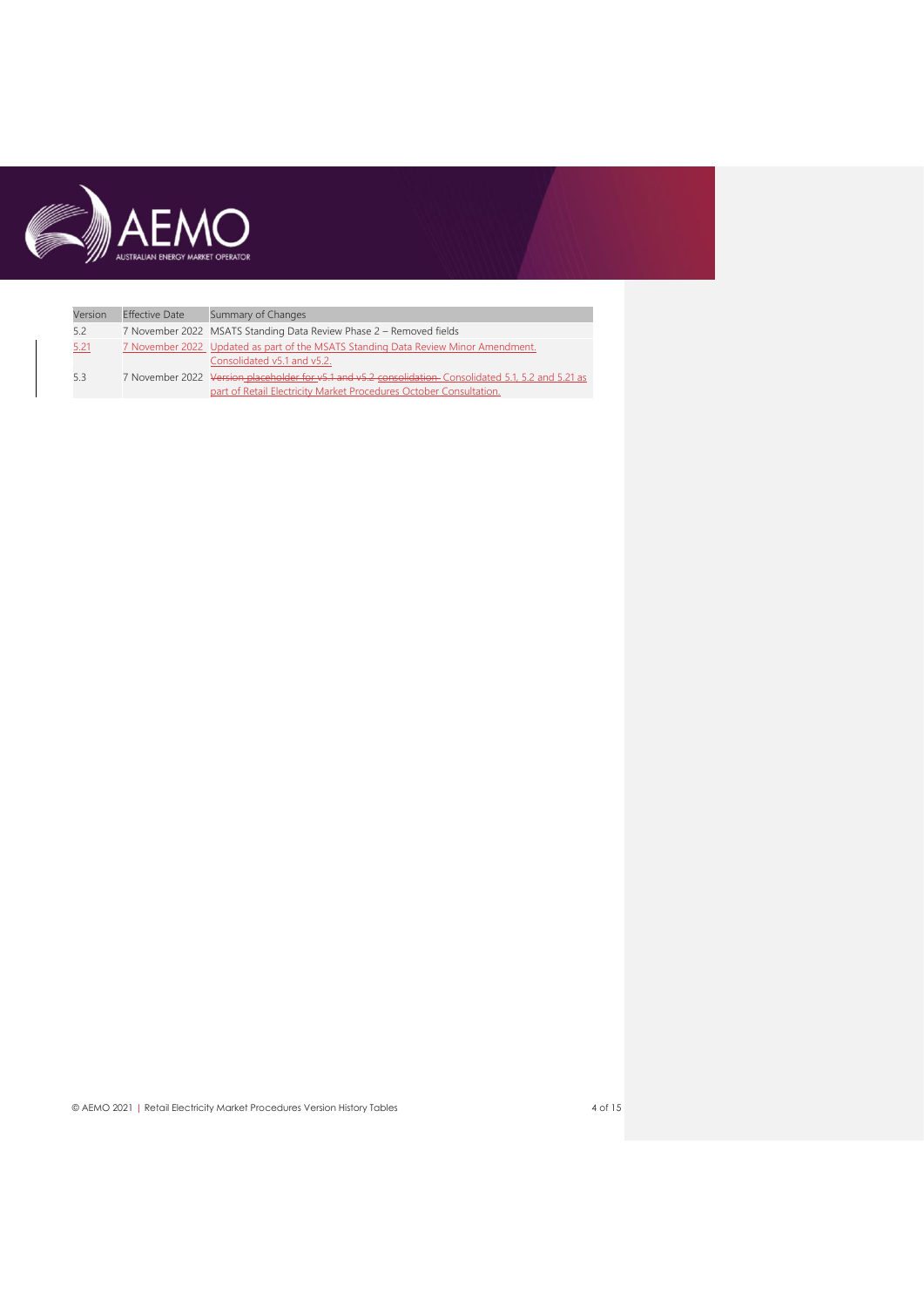

# Standing Data for MSATS

|       | Version Effective Date | Summary of Changes                                                                                                                                                                                                                                                          |
|-------|------------------------|-----------------------------------------------------------------------------------------------------------------------------------------------------------------------------------------------------------------------------------------------------------------------------|
| 4.0   | Aug 2009               | Update to AEMO Format                                                                                                                                                                                                                                                       |
| 4.1   | 19/04/2012             | Updates to NMI Data tables to include Feeder Class, Customer Classification Code &                                                                                                                                                                                          |
|       |                        | Customer Threshold Code and minor data corrections.                                                                                                                                                                                                                         |
| 4.2   | 28/08/2013             | Updated wording for Nx suffixes in sections 8, 9 and 12.<br>Updated reference to the CATS procedures for Embedded Networks in section 7.                                                                                                                                    |
|       |                        | Added new data stream type codes under section 11: Reference Tables.<br>Updated reference to the NEM Metrology Procedures in section 15.                                                                                                                                    |
| 4.3   | 01 December 2017       | Updated to incorporate:                                                                                                                                                                                                                                                     |
|       |                        | • National Electricity Amendment (Expanding competition in metering and related<br>services) Rule 2015. No.12;                                                                                                                                                              |
|       |                        | National Electricity Amendment (Embedded Networks) Rule 2015 No. 15; and<br>National Electricity Amendment (Meter Replacement Processes) Rule 2016 No. 2.                                                                                                                   |
| 4.4   | 01 December 2017       | <b>Final Version</b>                                                                                                                                                                                                                                                        |
| 4.5   | 1 October 2021         | Updated to incorporate amendments for National Electricity Amendment (Five Minute<br>Settlement) Rule 2017 No. 15 and National Electricity Amendment (Global Settlement<br>and Market Reconciliation) Rule 2018 No 14.                                                      |
| 4.51  | 1 October 2021         | Updated to include changes for the Metering ICF Package 2020 consultation, the<br>changes are for the following Information Change Requests (ICFs):<br>ICF_027 Average Daily Load (ADL) definition<br>ICF_029 Amend or Revert Definition of the Register ID Field in MSATS. |
| 4.52  | 1 October 2021         | v4.5 and v4.51 consolidation                                                                                                                                                                                                                                                |
| 4.6   | 1 May 2022             | MSATS Standing Data Review Phase 1 - New and amended fields                                                                                                                                                                                                                 |
| 5.0   | 1 May 2022             | Updated to incorporate amendments for National Electricity Amendment (Global<br>Settlement and Market Reconciliation) Rule 2018 No 14.                                                                                                                                      |
| 5.1   | 1 May 2022             | Updated as part of Retail Electricity Market Procedures March 2021 Consultation for<br>ICF_037 Redefinition of 'Connection Configuration'.                                                                                                                                  |
| 5.101 | 1 May 2022             | <b>MSATS Standing Data Review Minor Amendment</b>                                                                                                                                                                                                                           |
| 5.11  | 1 May 2022             | Updated Controlled Load Enumerations (CIP_049), GPS Coordinates Minimum<br>Requirements (CIP 053) and clarified connection configuration as part of Retail<br>Electricity October 2021 consultation. Consolidated v4.52, v4.6, v5.0, v5.101 and -and<br>v5.1.               |
| 5.2   | 7 November 2022        | MSATS Standing Data Review Phase 2 - Removed fields                                                                                                                                                                                                                         |
| 5.21  | 7 November 2022        | Updated implementation date as part of MSATS Standing Data Review Minor<br>Amendment. Consolidated V5.11 and v5.2.                                                                                                                                                          |
| 5.22  | 7 November 2022        | CIP_049 Controlled Load Enumerations<br>CIP_053 GPS Coordinates Minimum Requirements<br>$\bullet$<br>Clarified connection configuration                                                                                                                                     |
|       |                        | As part of Retail Electricity Market Procedures October Consultation.                                                                                                                                                                                                       |
| 5.3   | 7 November 2022        | Version placeholder for V5.11 and v5.2Consolidated 5.11, 5.2, 5.21, 5.22 as part of Retail<br>Electricity Market Procedures October Consultation. - consolidation.                                                                                                          |
|       |                        |                                                                                                                                                                                                                                                                             |

© AEMO 2021 | Retail Electricity Market Procedures Version History Tables 5 of 15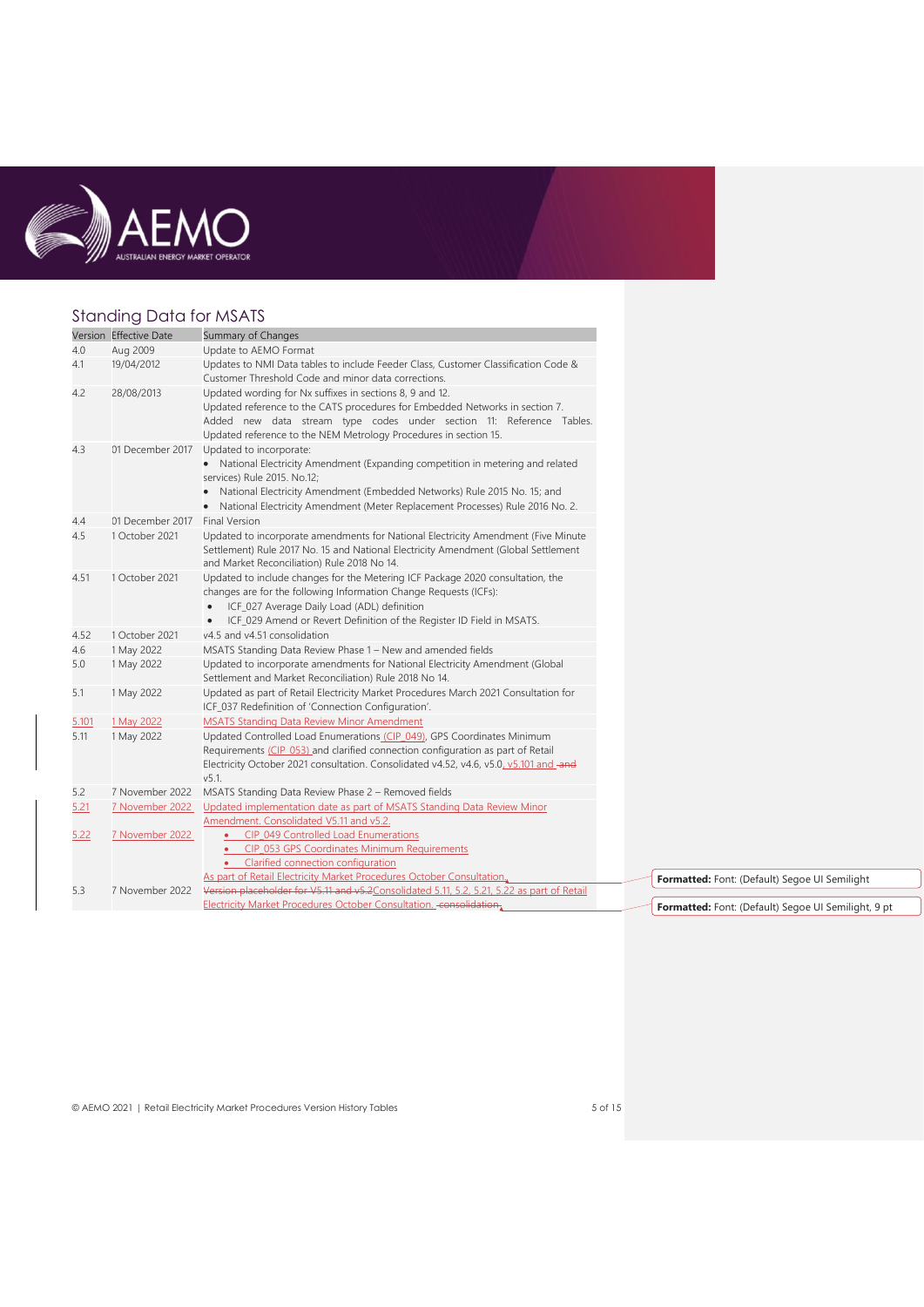

 $\overline{\phantom{a}}$ 

# Metrology Procedure Part A

| Version | <b>Effective Date</b> | Summary of Changes                                                                                                                                                                                                                                                                                                                   |
|---------|-----------------------|--------------------------------------------------------------------------------------------------------------------------------------------------------------------------------------------------------------------------------------------------------------------------------------------------------------------------------------|
| 3.0     | 31 October 2011       | Updated to incorporate provisions of Rule Change: Provision of Metering Data Services<br>and Clarification of Existing Metrology Requirements.                                                                                                                                                                                       |
| 3.01    | 1 July 2012           | Updated to incorporate jurisdictional material in relation to Queensland Retail Tariff<br>Reform                                                                                                                                                                                                                                     |
| 3.10    | 1 January 2014        | Introduction of FRC in Tasmania                                                                                                                                                                                                                                                                                                      |
| 3.20    | 1 March 2014          | Updated to incorporate provisions of Rules Change: National Electricity Amendment<br>(Small Generation Aggregator Framework) Rule 2012 ERC 0141 and text corrections.                                                                                                                                                                |
| 5.30    | 15 May 2015           | Updated to align version numbering with Metrology Procedure: Part B and to include<br>corrections                                                                                                                                                                                                                                    |
| 6.00    | 1 December 2017       | Updated to incorporate:<br>National Electricity Amendment (Expanding competition in metering and related<br>services) Rule 2015. No.12;<br>National Electricity Amendment (Embedded Networks) Rule 2015 No. 15; and<br>$\bullet$<br>National Electricity Amendment (Meter Replacement Processes) Rule 2016 No. 2.<br>$\bullet$       |
| 6.01    | 1 December 2017       | Updated to incorporate a number of clarifications and corrections.                                                                                                                                                                                                                                                                   |
| 6.02    | 1 December 2017       | Updated with feedback from PoC Work Package 3 first stage consultation                                                                                                                                                                                                                                                               |
| 6.03    | 1 December 2017       | Final version.                                                                                                                                                                                                                                                                                                                       |
| 6.04    | 1 December 2017       | Added Jurisdictional x-values for type 4A metering installations                                                                                                                                                                                                                                                                     |
| 6.05    | 20 May 2020           | Updated to include IEC61869 in the CT and VT Standards, and clarify the verification of<br>Metering Data for whole current Small Customer Metering Installations, Type 4A, 5, 6<br>and 7 Metering Installations.                                                                                                                     |
| 7.0     | 1 October 2021        | Updated for National Electricity Amendment (Five Minute Settlement) Rule 2017 No. 15                                                                                                                                                                                                                                                 |
| 7.01    | 1 October 2021        | V6.05 and v7.0 consolidated                                                                                                                                                                                                                                                                                                          |
| 7.1     | 1 May 2022            | Updated to incorporate National Electricity Amendment (Global Settlement and Market<br>Reconciliation) Rule 2018 No 14                                                                                                                                                                                                               |
| 7.3     | 1 May 2022            | Updated to incorporate National Electricity Amendment (Introduction of metering<br>coordinator planned interruptions) Rule 2020 No. 7.                                                                                                                                                                                               |
| 7.31    | 1 May 2022            | Updated to include changes for the Metering ICF Package 2020 consultation, the<br>changes are for the following Information Change Requests (ICFs):<br>ICF_019 Metrology Procedure sampling methodology<br>ICF_020 Changes to the clause 4.2 of the SLP to avoid confusion with the<br>$\bullet$<br>terms validation vs verification |
| 7.32    | 1 May 2022            | Updated to include changes for the Retail Electricity Market Procedures March 2021<br>Consultation, the changes are for the following Information Change Requests (ICFs):<br>ICF_023 Process when remote collection of metering data fails                                                                                           |
| 7.4     | 1 May 2022            | Clarified clauses and updated Australian Standard References according to October<br>Retail Electricity Consultation. Consolidated versions 7.01, v7.1, v7.3, -and-v7.31 and 7.32.                                                                                                                                                   |

© AEMO 2021 | Retail Electricity Market Procedures Version History Tables 6 of 15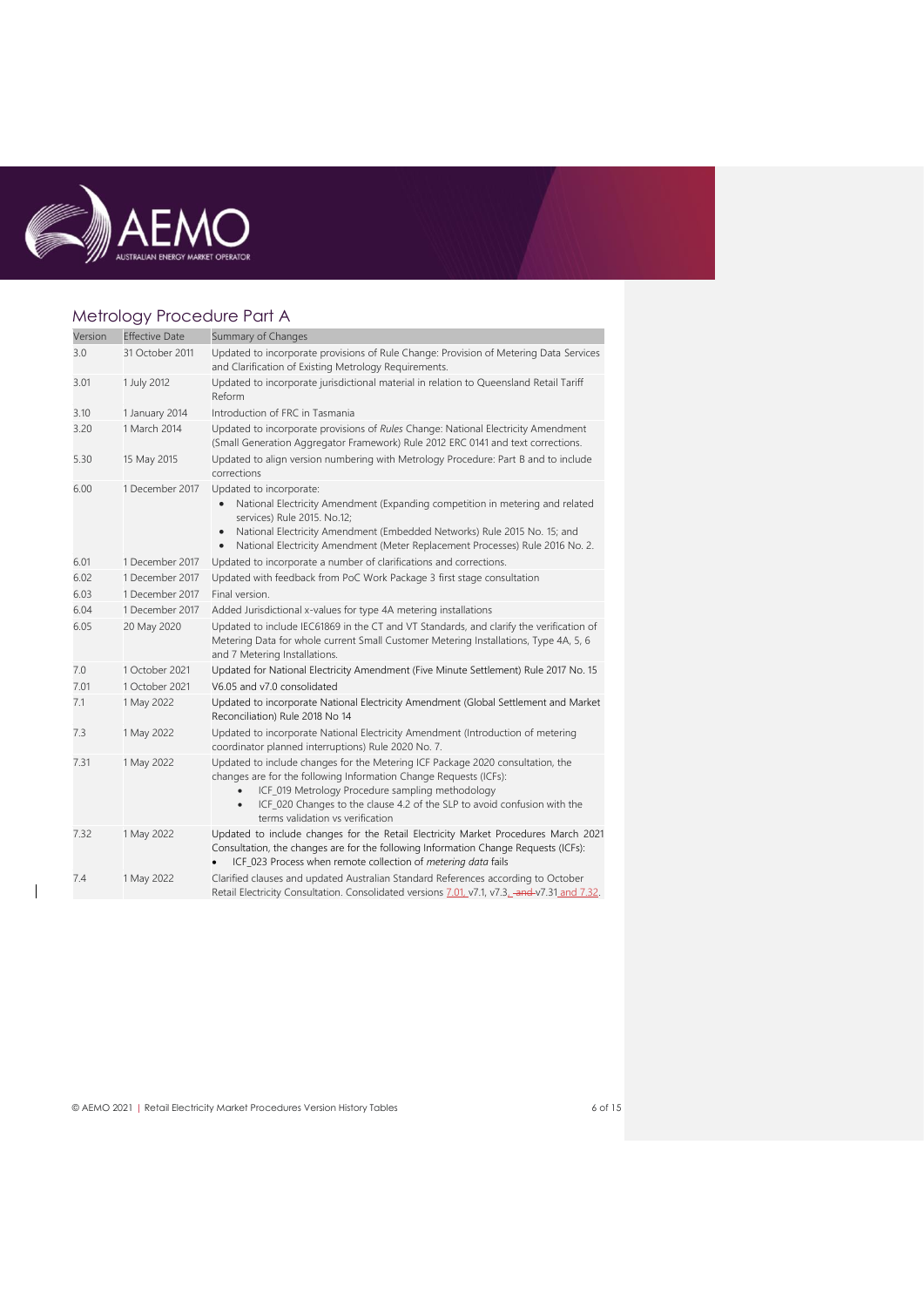

# Metrology Procedure Part B

|       | Version Effective Date | Summary of Changes                                                                                                                                                                                                                                                  |
|-------|------------------------|---------------------------------------------------------------------------------------------------------------------------------------------------------------------------------------------------------------------------------------------------------------------|
| 4.01  | April 2009             | Updated to incorporate Victorian jurisdictional metrology material to support Victorian<br>AMI rollout                                                                                                                                                              |
| 4.01a | 15 July 2011           | The extension of retail contestability to business customers consuming between 50 -<br>150 MWh per annum in Tasmania.                                                                                                                                               |
| 5     | 31 October 2011        | Updated to incorporate provisions of NER Change: Provision of Metering Data Services<br>and Clarification of Existing Metrology Requirements.                                                                                                                       |
| 5.10  | 1 January 2014         | Introduction of FRC in Tasmania                                                                                                                                                                                                                                     |
| 5.20  | 1 March 2014           | Updated to incorporate provisions of NER Change: National Electricity Amendment<br>(Small Generation Aggregator Framework) Rule 2012 ERC 0141 and text corrections                                                                                                  |
| 5.30  | 15 May 2015            | Updated to incorporate traffic signal dimming, introduce type 65 substitutions and text<br>corrections.                                                                                                                                                             |
| 6.00  | 1 December 2017        | Updated to incorporate:<br>National Electricity Amendment (Expanding competition in metering and<br>related services) Rule 2015. No.12;<br>National Electricity Amendment (Embedded Networks) Rule 2015 No. 15; and                                                 |
|       |                        | National Electricity Amendment (Meter Replacement Processes) Rule 2016 No. 2.                                                                                                                                                                                       |
| 6.1   | 20 May 2020            | Updated to include Substitution Type 69 Linear interpolation substitution type for<br>accumulation metering installations.                                                                                                                                          |
| 7.0   | 1 October 2021         | Updated for National Electricity Amendment (Five Minute Settlement) Rule 2017 No. 15                                                                                                                                                                                |
| 7.01  | 1 October 2021         | Updated to include changes for the Metering ICF Package 2020 consultation, the<br>changes are for the following Information Change Requests (ICFs):<br>ICF_025 Removal of 'N' Metering Data Quality Flag                                                            |
| 7.011 | 1 October 2021         | V6.01, 7.0 & 7.01 consolidated                                                                                                                                                                                                                                      |
| 7.02  | 24 October 2021        | Update to incorporate National Electricity Amendment (Wholesale demand response<br>mechanism) Rule 2020 No. 9                                                                                                                                                       |
| 7.021 | 24 October 2021        | v7.011 and v7.02 Consolidated                                                                                                                                                                                                                                       |
| 7.03  | 1 May 2022             | Updated to include changes for the Metering ICF Package 2020 consultation, the<br>changes are for the following Information Change Requests (ICFs):<br>ICF_020 Changes to the clause 4.2 of the SLP to avoid confusion with the<br>terms validation vs verification |
| 7.1   | 1 May 2022             | Updated to incorporate National Electricity Amendment (Global Settlement and Market<br>Reconciliation) Rule 2018 No 14                                                                                                                                              |
| 7.2   | 1 May 2022             | Updated to include changes for the Metering ICF Package 2020 consultation, the<br>changes are for the following Information Change Requests (ICFs):<br>ICF_021 Removal of End User Details from the Inventory table                                                 |
| 7.21  | 1 May 2022             | Updated to reflect:<br>inclusion of Cross Boundary inflow to a Profile Area in NSLP calculation, and<br>$\bullet$<br>detail of Scaling Factors that are currently used in CLP calculation.                                                                          |
| 7.3   | 1 May 2022             | Consolidated v7.021, v7.03, v7.1, v7.2 and v7.21 as part of Retail Electricity October 2021<br>Consultation.                                                                                                                                                        |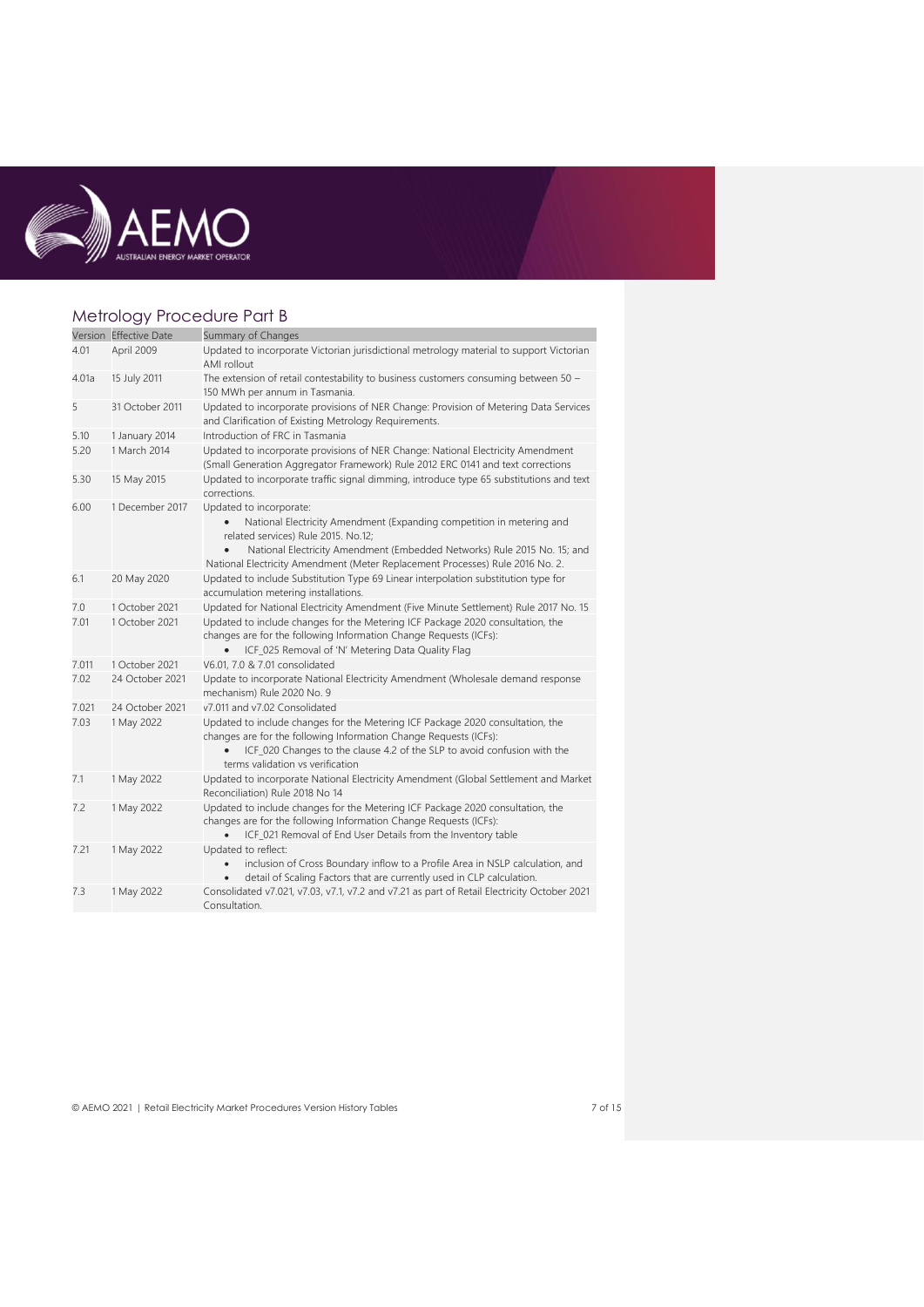

# Exemption Procedure – Meter Installation Malfunctions

| Version | <b>Effective Date</b> | Summary of Changes                                                                                                                                                                                                                                                                                                                                         |
|---------|-----------------------|------------------------------------------------------------------------------------------------------------------------------------------------------------------------------------------------------------------------------------------------------------------------------------------------------------------------------------------------------------|
| 1.0     | 1 December 2017       | First Issue.<br>Document incorporates:<br>National Electricity Amendment (Expanding Competition in Metering and Related<br>$\bullet$<br>Services) Rule 2015. No.12;<br>National Electricity Amendment (Embedded Networks) Rule 2015 No. 15; and<br>$\bullet$<br>National Electricity Amendment (Meter Replacement Processes) Rule 2016 No. 2.<br>$\bullet$ |
| 1.1     | 20 May 2020           | Updated to incorporate additional clause reference in the National Electricity<br>Amendment (Metering installation timeframes) Rule 2018 No. 15.                                                                                                                                                                                                           |
| 1.2     | 1 May 2022            | Updated to incorporate clause reference changes in National Electricity Amendment<br>(Introduction of metering coordinator planned interruptions) Rule 2020 No. 7.                                                                                                                                                                                         |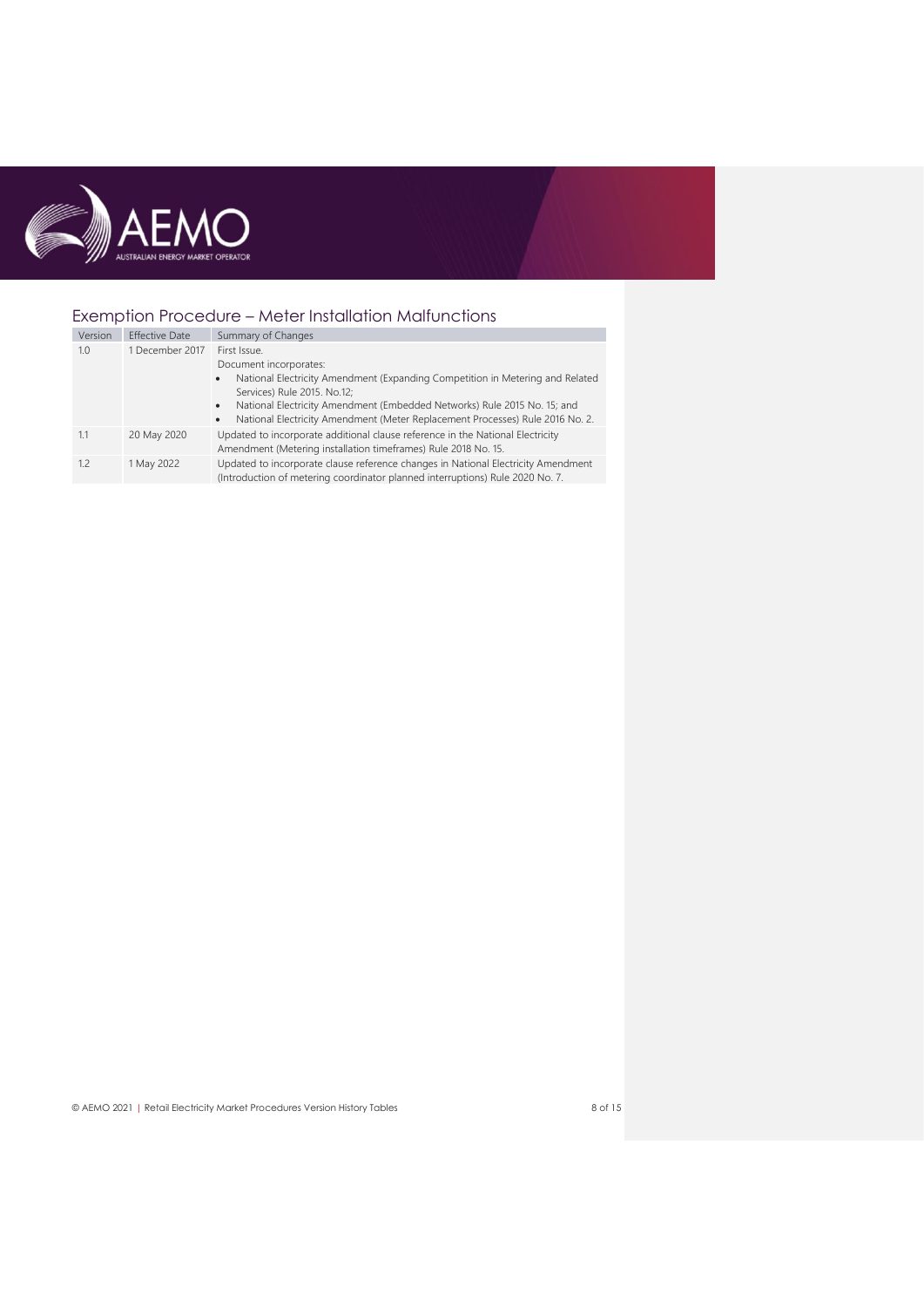

# Retail Electricity Market Procedures – Glossary and Framework

|            | Version Effective Date   | Summary of Changes                                                                                                                                                                                                                                                  |
|------------|--------------------------|---------------------------------------------------------------------------------------------------------------------------------------------------------------------------------------------------------------------------------------------------------------------|
| 1.0        | 1 December 2017          | First Issue                                                                                                                                                                                                                                                         |
| 1.1        | 1 December 2017          | Updated for POC Procedure Changes (Package 2)                                                                                                                                                                                                                       |
| 2.0        | 1 December 2017          | Updated to incorporate changes following IEC consultation (affecting B2B Procedures)<br>and to include information required by NER clause 7.16.1(f)                                                                                                                 |
| 2.1        | 1 December 2017          | Updated following first stage of consultation.                                                                                                                                                                                                                      |
| 2.2        | 1 December 2017          | Updated following second stage of consultation.                                                                                                                                                                                                                     |
| 2.3        | 1 October 2021           | Customer Switching version                                                                                                                                                                                                                                          |
| 3.0        | 1 October 2021           | Updated for National Electricity Amendment (Five Minute Settlement) Rule 2017 No. 15.                                                                                                                                                                               |
| 3.1        | 1 October 2021           | Updated to incorporate National Electricity Amendment (Global settlement and market<br>reconciliation) Rule 2018 No. 14.                                                                                                                                            |
| 3.11       | 1 October 2021           | Updated to include changes for the Metering ICF Package 2020 consultation, the<br>changes are for the following Information Change Requests (ICFs):<br>• ICF_027 Average Daily Load (ADL) definition                                                                |
| 3.2        | 1 October 2021           | v2.3, v3.0, v3.1 and v3.11 consolidation                                                                                                                                                                                                                            |
| 3.3        | 24 October 2021          | Update to incorporate National Electricity Amendment (Wholesale demand response<br>mechanism) Rule 2020 No. 9                                                                                                                                                       |
| 3.31       | 24 October 2021          | v3.2 and v3.3 Consolidated                                                                                                                                                                                                                                          |
| 3.4        | 1 May 2022               | MSATS Standing Data Review - New and amended fields                                                                                                                                                                                                                 |
| 3.41       | 1 May 2022               | Updated to include changes for the Metering ICF Package 2020 consultation, the<br>changes are for the following Information Change Requests (ICFs):<br>ICF_020 Changes to the clause 4.2 of the SLP to avoid confusion with the terms<br>validation vs verification |
| 3.42       | 1 May 2022               | <b>MSATS Standing Data Review Minor Amendment</b>                                                                                                                                                                                                                   |
|            | 3.5 3.5 1 May 2022 1 May | Updated Controlled Load definition and consolidated v3.31, v3.4 and v3.41 as part of                                                                                                                                                                                |
|            | 2022                     | Retail Electricity Market Procedures October Consultation. Consolidated v3.31, v3.4 and<br>43.41                                                                                                                                                                    |
| <u>3.6</u> | 7 November 2022          | <b>MSATS Standing Data Review Minor Amendment</b>                                                                                                                                                                                                                   |
| 3.7        | 7 November 2022          | Consolidated 3.5 and 3.6 as part of Retail Electricity Market Procedures October<br>Consultation.                                                                                                                                                                   |

© AEMO 2021 | Retail Electricity Market Procedures Version History Tables 9 of 15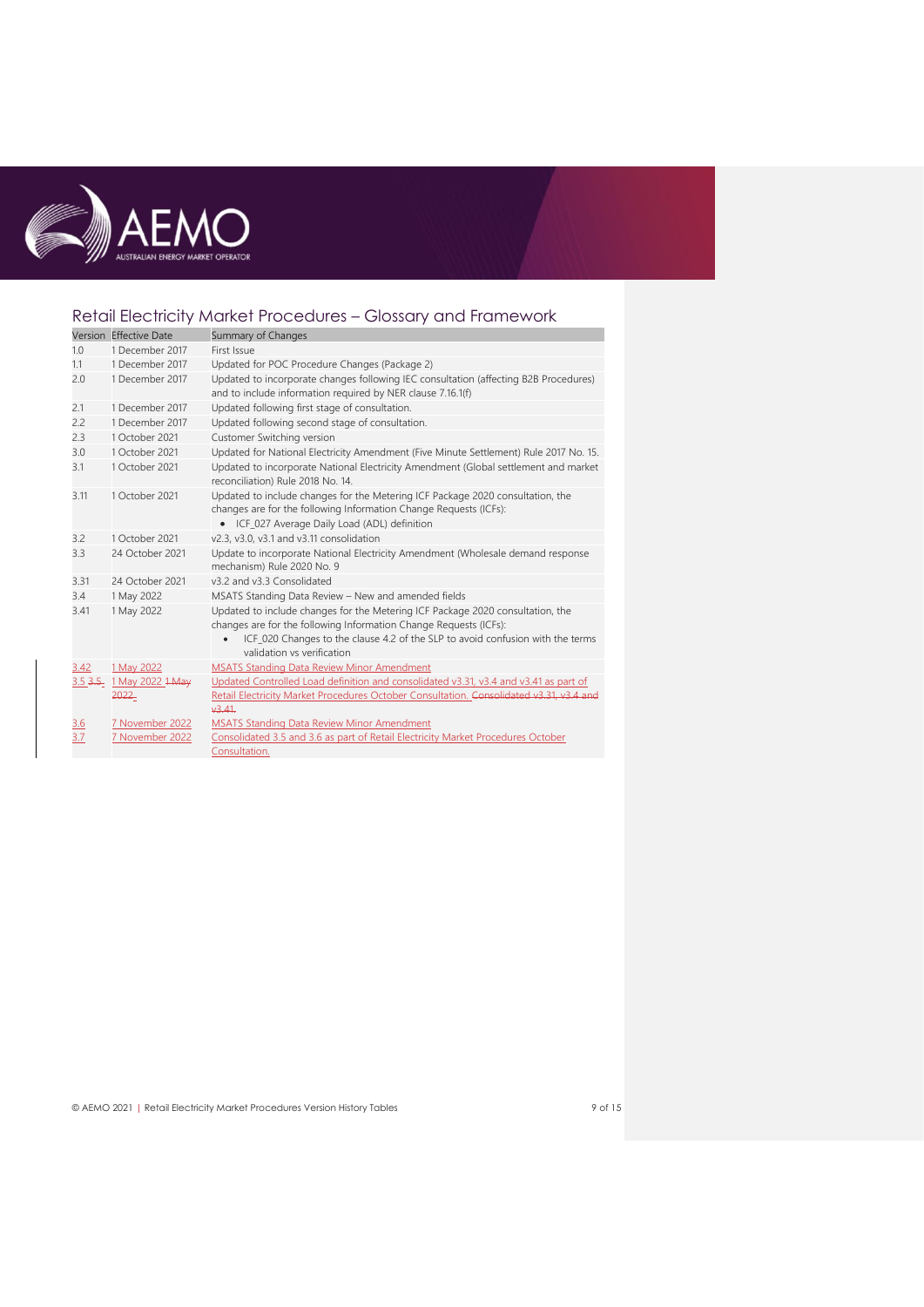

## NEM RoLR Processes Part A and Part B

|       | Version Effective Date | Summary of Changes                                                                                                                                                                                                                                                                                                             |
|-------|------------------------|--------------------------------------------------------------------------------------------------------------------------------------------------------------------------------------------------------------------------------------------------------------------------------------------------------------------------------|
| V1.0  | 17 May 2010            | <b>Final Determination</b>                                                                                                                                                                                                                                                                                                     |
| V1.1  | 18 October 2010        | <b>Final Determination</b>                                                                                                                                                                                                                                                                                                     |
| V1.1a | 24 November 2010       | <b>Final Determination</b>                                                                                                                                                                                                                                                                                                     |
| V1.2  | 14 February 2012       | <b>Final Determination</b>                                                                                                                                                                                                                                                                                                     |
| V1.3  | 12 August 2013         | <b>Final Determination</b>                                                                                                                                                                                                                                                                                                     |
| V1.4  | 01 December 2017       | Updated to incorporate:<br>National Electricity Amendment (Expanding competition in metering and related<br>services) Rule 2015. No.12;<br>National Electricity Amendment (Embedded Networks) Rule 2015 No. 15; and<br>$\bullet$<br>National Electricity Amendment (Meter Replacement Processes) Rule 2016 No. 2.<br>$\bullet$ |
| 2.0   | 1 May 2022             | Updated to incorporate National Electricity Amendment (Global Settlement and Market<br>Reconciliation) Rule 2018 No 14 into Part A                                                                                                                                                                                             |
| 2.1   | 1 May 2022             | Updated to include changes for the Metering ICF Package 2020 consultation, the<br>changes are for the following Information Change Requests (ICFs):<br>• ICF_028 Remove Failed Retailer MSATS user access<br>Reference corrections<br>$\bullet$                                                                                |
| 2.2   | 1 May 2022             | Updated to incorporate National Electricity Amendment (Global Settlement and Market<br>Reconciliation) Rule 2018 No 14 into Part B                                                                                                                                                                                             |
| 2.3   | 1 May 2022             | Consolidated v2.0, v2.1 and v2.2.                                                                                                                                                                                                                                                                                              |

© AEMO 2021 | Retail Electricity Market Procedures Version History Tables 10 of 15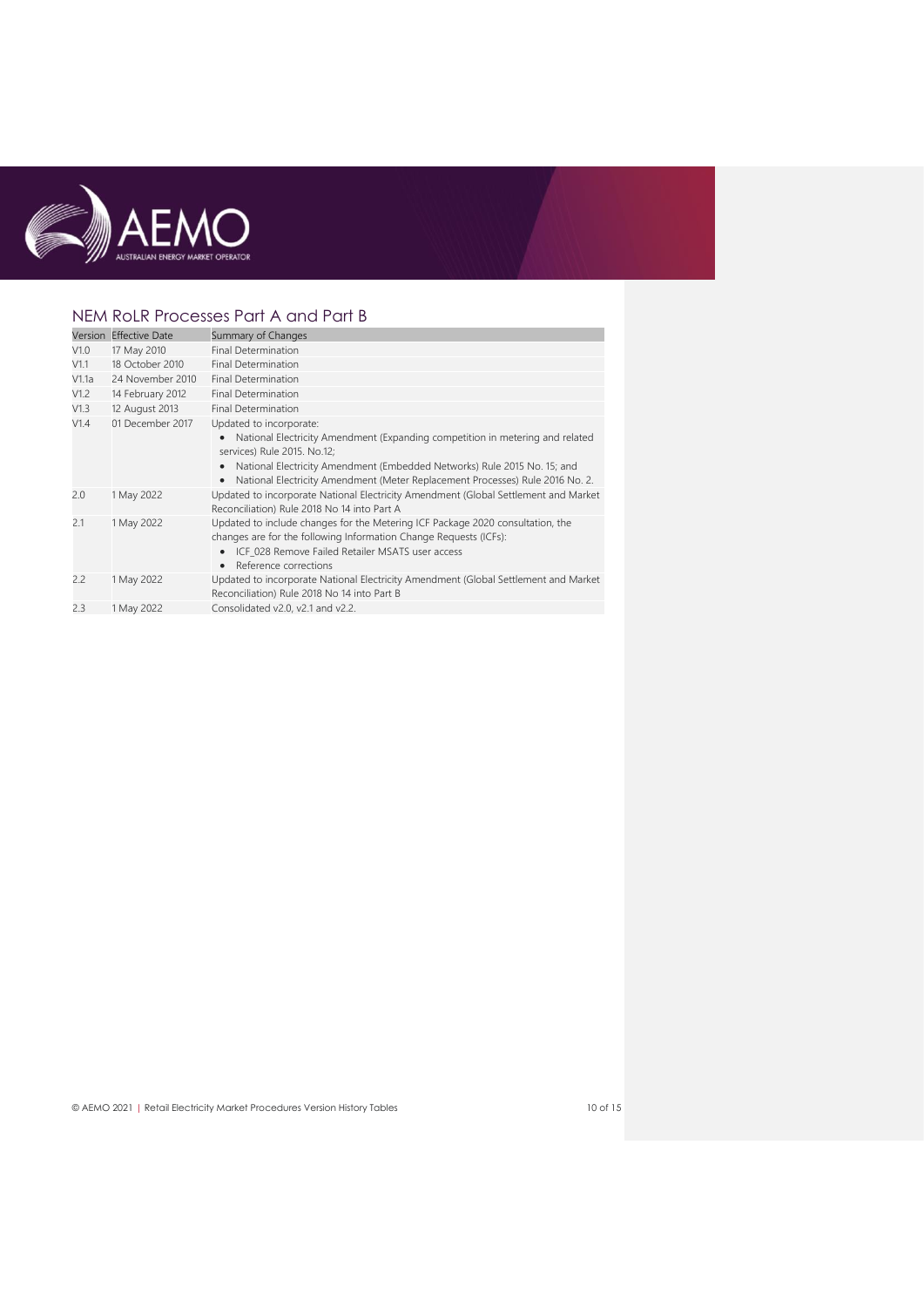

## Service Level Procedure Metering Provider Services

| Version | <b>Effective Date</b> | Summary of Changes                                                                                                                                                                                                                                                                                                                                                  |
|---------|-----------------------|---------------------------------------------------------------------------------------------------------------------------------------------------------------------------------------------------------------------------------------------------------------------------------------------------------------------------------------------------------------------|
| 1.0     | 1 Dec 2017            | First Issue<br>Document incorporates changes resulting from:<br>National Electricity Amendment (Expanding competition in metering and related<br>services) Rule 2015. No.12;<br>National Electricity Amendment (Embedded Networks) Rule 2015 No. 15; and<br>$\bullet$<br>National Electricity Amendment (Meter Replacement Processes) Rule 2016 No. 2.<br>$\bullet$ |
| 1.1     | 1 Dec 2017            | Updated to incorporate clarifications and corrections.                                                                                                                                                                                                                                                                                                              |
| 1.2     | 1 Dec 2017            | Updated with feedback from PoC Work Package 3 first stage consultation.                                                                                                                                                                                                                                                                                             |
| 1.3     | 1 Dec 2017            | Updated with corrections after PoC WP3 second stage consultation.<br>Final version.                                                                                                                                                                                                                                                                                 |
| 1.4     | 20 May 2020           | Updated to incorporate additional clause reference in the National Electricity<br>Amendment (Metering installation timeframes) Rule 2018 No. 15; and amend<br>outdated NER reference.                                                                                                                                                                               |
| 1.5     | 1 May 2022            | Updated to include changes for the Metering ICF Package 2020 consultation, the<br>changes are for the following Information Change Requests (ICFs):<br>ICF_020 Changes to the clause 4.2 of the SLP to avoid confusion with the terms<br>validation vs verification                                                                                                 |

# Service Level Procedure Metering Data Provision Services

| Version | <b>Effective Date</b> | Summary of Changes                                                                                                                                                                                                                                                                                                                                                                        |
|---------|-----------------------|-------------------------------------------------------------------------------------------------------------------------------------------------------------------------------------------------------------------------------------------------------------------------------------------------------------------------------------------------------------------------------------------|
| .01     | Aug 2012              | Initial draft                                                                                                                                                                                                                                                                                                                                                                             |
| 1.0     | June 2013             | Updated with comments from 2nd stage consultation and MSWG                                                                                                                                                                                                                                                                                                                                |
| 1.2     | Sept 2014             | Including meter churn, comms network approval and other minor amendments                                                                                                                                                                                                                                                                                                                  |
| 1.4     | Dec 2014              | Updated with feedback from participants and MSWG after second stage consultation                                                                                                                                                                                                                                                                                                          |
| 1.5     | Dec 2017              | Updated to incorporate:<br>National Electricity Amendment (Expanding competition in metering and related<br>services) Rule 2015. No.12;<br>National Electricity Amendment (Embedded Networks) Rule 2015 No. 15; and<br>$\bullet$<br>National Electricity Amendment (Meter Replacement Processes) Rule 2016 No. 2.<br>$\bullet$                                                            |
| 1.6     | Dec 2017              | Updated to incorporate a number of clarifications and corrections.                                                                                                                                                                                                                                                                                                                        |
| 1.7     | 1 Dec 2017            | Work Package 3 - Final Determination.                                                                                                                                                                                                                                                                                                                                                     |
| 1.8     | 20 May 2020           | Updated to amend outdated NER reference; and defining an obligation to deliver<br>metering data while the NMI status is not Active.                                                                                                                                                                                                                                                       |
| 2.0     | 1 October 2021        | Updated to incorporate:<br>National Electricity Amendment (Five Minute Settlement) Rule 2017 No.15 and<br>٠<br>National Electricity Amendment (Global settlement and market reconciliation)<br>٠<br>Rule 2018 No. 14                                                                                                                                                                      |
| 2.1     | 1 October 2021        | v1.8 and v2.0 consolidation                                                                                                                                                                                                                                                                                                                                                               |
| 2.2     | 1 May 2022            | Updated to include changes for the Retail Electricity Market Procedures March 2021<br>Consultation, the changes are for the following Information Change Requests (ICFs):<br>ICF_M001 Process to detect energy data<br>٠<br>ICF_023 Process when remote collection of metering data fails<br>$\bullet$<br>ICF_030 Configuration of data channels and meter data obligations.<br>$\bullet$ |

© AEMO 2021 | Retail Electricity Market Procedures Version History Tables 11 of 15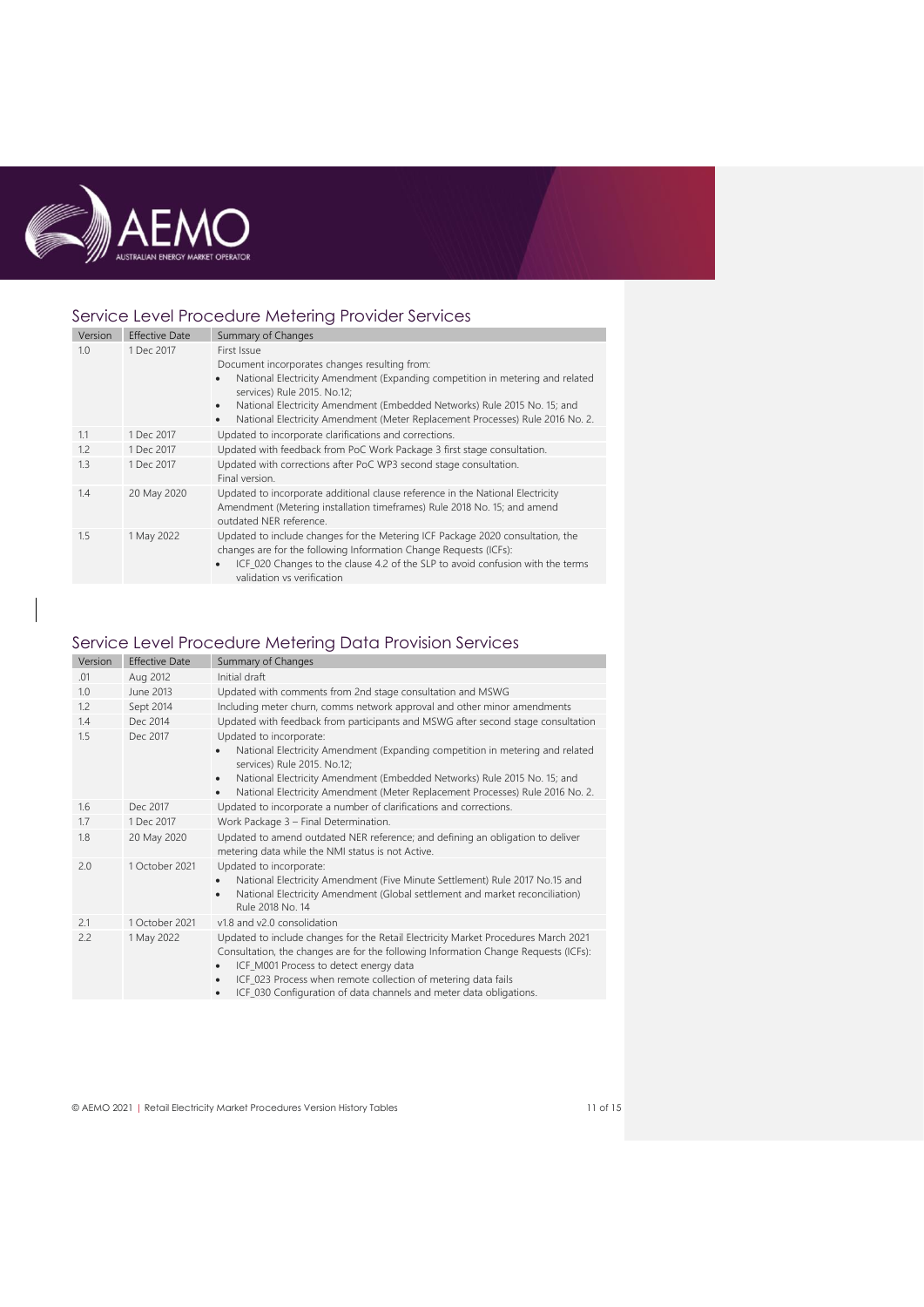

# Service Level Procedure Embedded Network Manager Services

| Version | <b>Effective Date</b> | Summary of Changes                                                                                                                                                                                                                                                                                                                                                               |
|---------|-----------------------|----------------------------------------------------------------------------------------------------------------------------------------------------------------------------------------------------------------------------------------------------------------------------------------------------------------------------------------------------------------------------------|
| 1.0     | 1 Dec 2017            | First Issue<br>Document incorporates changes resulting from:<br>National Electricity Amendment (Expanding competition in metering and related<br>$\bullet$<br>services) Rule 2015. No.12;<br>National Electricity Amendment (Embedded Networks) Rule 2015 No. 15; and<br>$\bullet$<br>National Electricity Amendment (Meter Replacement Processes) Rule 2016 No. 2.<br>$\bullet$ |
| 1.1     | 20 May 2020           | Clarifying ENM's obligations with respect to DLFs and Network Tariff Codes and that<br>the EN for which the ENM has been appointed has an exemption by the AER.                                                                                                                                                                                                                  |

© AEMO 2021 | Retail Electricity Market Procedures Version History Tables 12 of 15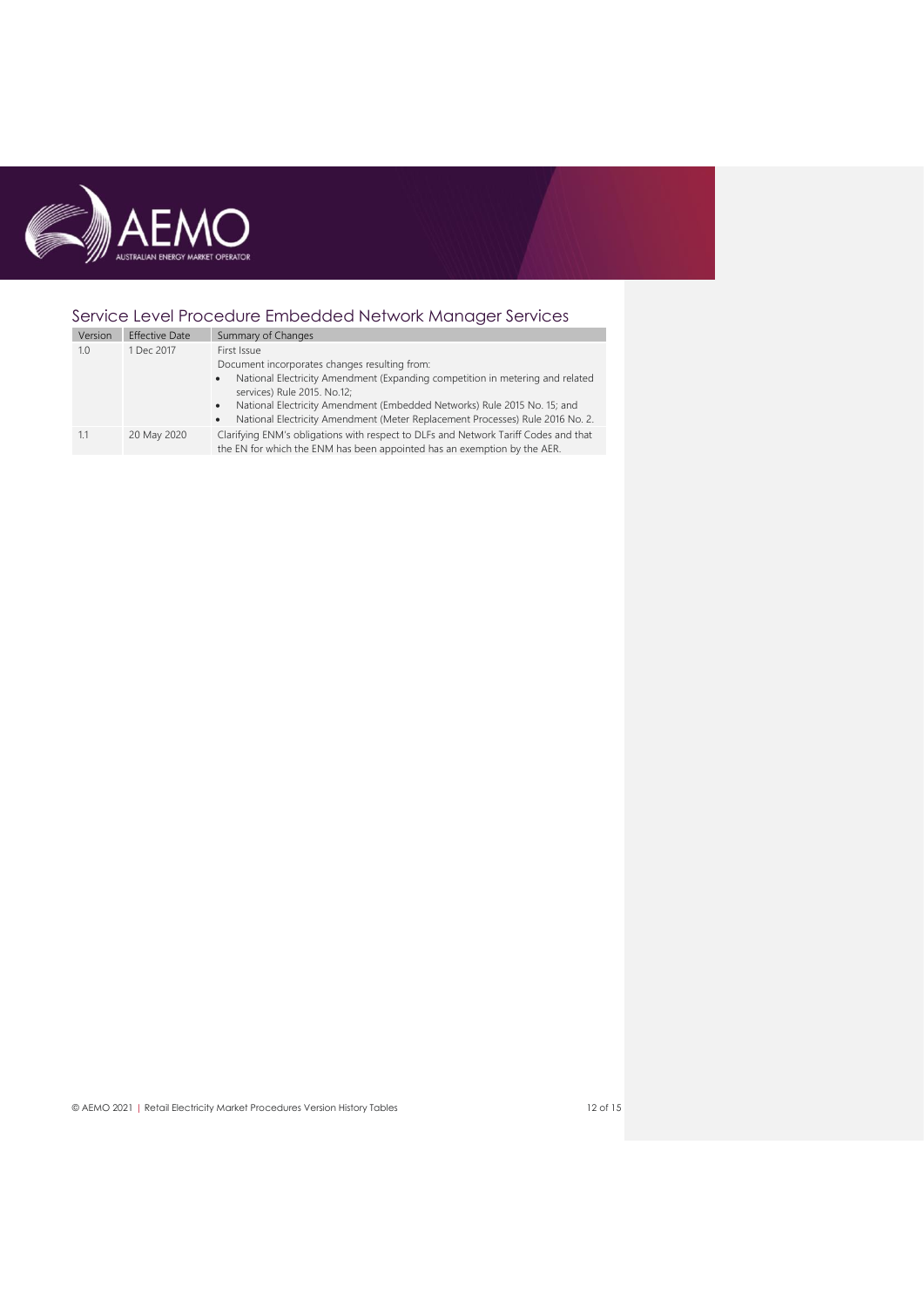

# MDFF Specification NEM12 & NEM13

|      | Version Effective Date | Summary of Changes                                                                                                                                                                                                                                                                                                |
|------|------------------------|-------------------------------------------------------------------------------------------------------------------------------------------------------------------------------------------------------------------------------------------------------------------------------------------------------------------|
| 0.8  | September 2009         | Updated document to AEMO format.                                                                                                                                                                                                                                                                                  |
| 1.0  | July 2013              | Updated to incorporate SGSD change of NSRD becoming an information field only<br>Put into new AEMO formatting. Updated to correct errors, clarify sections and remove<br>and create new reason codes.<br>Updated with feedback from internal and the MSWG.                                                        |
| 1.01 | Sept 2013              | Updated with feedback from initial consultation. Incorporated (where the input of these<br>did not require any system changes) issues raised in the clarifications document.<br>Feedback at the Sept MSWG.                                                                                                        |
| 1.02 | Oct 2013               | Update with feedback from 2nd stage consultation.                                                                                                                                                                                                                                                                 |
| 1.06 | 1 Dec 2017             | Updated to incorporate:<br>National Electricity Amendment (Expanding competition in metering and related<br>services) Rule 2015. No.12;<br>National Electricity Amendment (Embedded Networks) Rule 2015 No. 15; and<br>National Electricity Amendment (Meter Replacement Processes) Rule 2016 No. 2.<br>$\bullet$ |
| 1.07 | 1 October 2021         | Updated to incorporate changes from NEM Customer Switching                                                                                                                                                                                                                                                        |
| 2.0  | 1 October 2021         | Updated for National Electricity Amendment (Five Minute Settlement) Rule 2017 No. 15                                                                                                                                                                                                                              |
| 2.1  | 1 October 2021         | AEMO included as recipient of MDFF                                                                                                                                                                                                                                                                                |
| 2.2  | 1 October 2021         | Updated to include changes for the Metering ICF Package 2020 consultation, the<br>changes are for the following Information Change Requests (ICFs):<br>ICF_025 Removal of 'N' Metering Data Quality Flag                                                                                                          |
| 2.3  | 1 October 2021         | Updated to include clarification of the Removal of 'N' Metering Data Quality Flag                                                                                                                                                                                                                                 |
| 2.4  | 1 October 2021         | Consolidated v1.07, v2.0, v2.1, v2.2 and v2.3.                                                                                                                                                                                                                                                                    |
| 2.5  | 1 May 2022             | Updated Reason Codes as part of Retail Electricity October 2021 Consultation.                                                                                                                                                                                                                                     |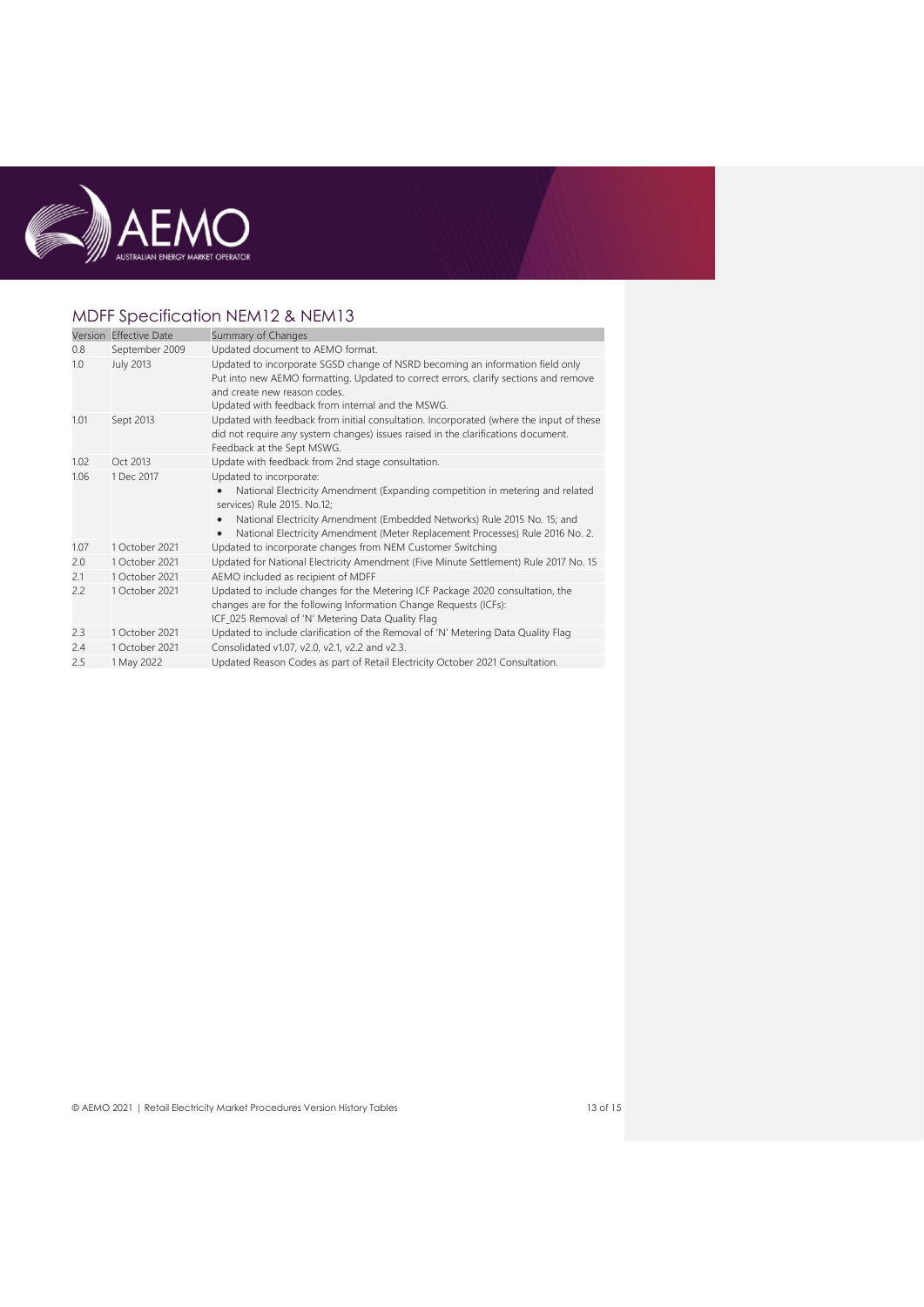

 $\overline{1}$ 

## MSATS Procedures: MDM Procedures

|     | Version Effective Date        | Summary of Changes                                                                                                                                                                                                                                                                                                          |
|-----|-------------------------------|-----------------------------------------------------------------------------------------------------------------------------------------------------------------------------------------------------------------------------------------------------------------------------------------------------------------------------|
| 1.0 | 29 July 2004                  | <b>Final Determination</b>                                                                                                                                                                                                                                                                                                  |
| 2.0 | 3rd Sept 2007                 | Updated reference to Rules from Code and other minor changes and the introduction<br>of FRC in Queensland                                                                                                                                                                                                                   |
| 3.0 | 13 <sup>th</sup> May 2009     | Updated to include the NSP2 role for reports and the inclusion of the RM26<br>Substitution and Estimation Report                                                                                                                                                                                                            |
| 3.1 | 20th August 2009              | Minor updates to reflect the change in governance from NEMMCO to AEMO. No<br>content change                                                                                                                                                                                                                                 |
| 3.2 | 6 <sup>th</sup> December 2010 | Minor Changes to the "Processing Overview" section 3.3.4 to reflect the changes in<br>MDM process to store and use previous substituted calculated data. Addition of the<br>Data Collection Type Code to Section 6.                                                                                                         |
| 3.3 | 1 December 2017               | Updated to incorporate:<br>National Electricity Amendment (Expanding competition in metering and related<br>$\bullet$<br>services) Rule 2015. No.12;<br>National Electricity Amendment (Embedded Networks) Rule 2015 No. 15; and<br>٠<br>National Electricity Amendment (Meter Replacement Processes) Rule 2016 No. 2.<br>٠ |
| 4.0 | 1 October 2021                | Updated to incorporate:<br>National Electricity Amendment (Five Minute Settlement) Rule 2017 No.15 and<br>٠<br>National Electricity Amendment (Global settlement and market reconciliation) Rule<br>$\bullet$<br>2018 No. 14                                                                                                |
| 4.1 | 1 October 2021                | Added description of 5-minute profile (5MLP) application to 15 and 30-minute<br>metering data<br>Added detail of RM25 and RM46 Reports<br>Identifies how parties can access RM Reports<br>$\bullet$                                                                                                                         |
| 4.2 | 1 May 2022                    | Updated to reflect inclusion of Cross Boundary inflow to a Profile Area in the NSLP<br>calculation                                                                                                                                                                                                                          |
| 4.3 | 1 May 2022                    | Consolidated v4.0, 4.-1 and v4.2.                                                                                                                                                                                                                                                                                           |
|     |                               |                                                                                                                                                                                                                                                                                                                             |